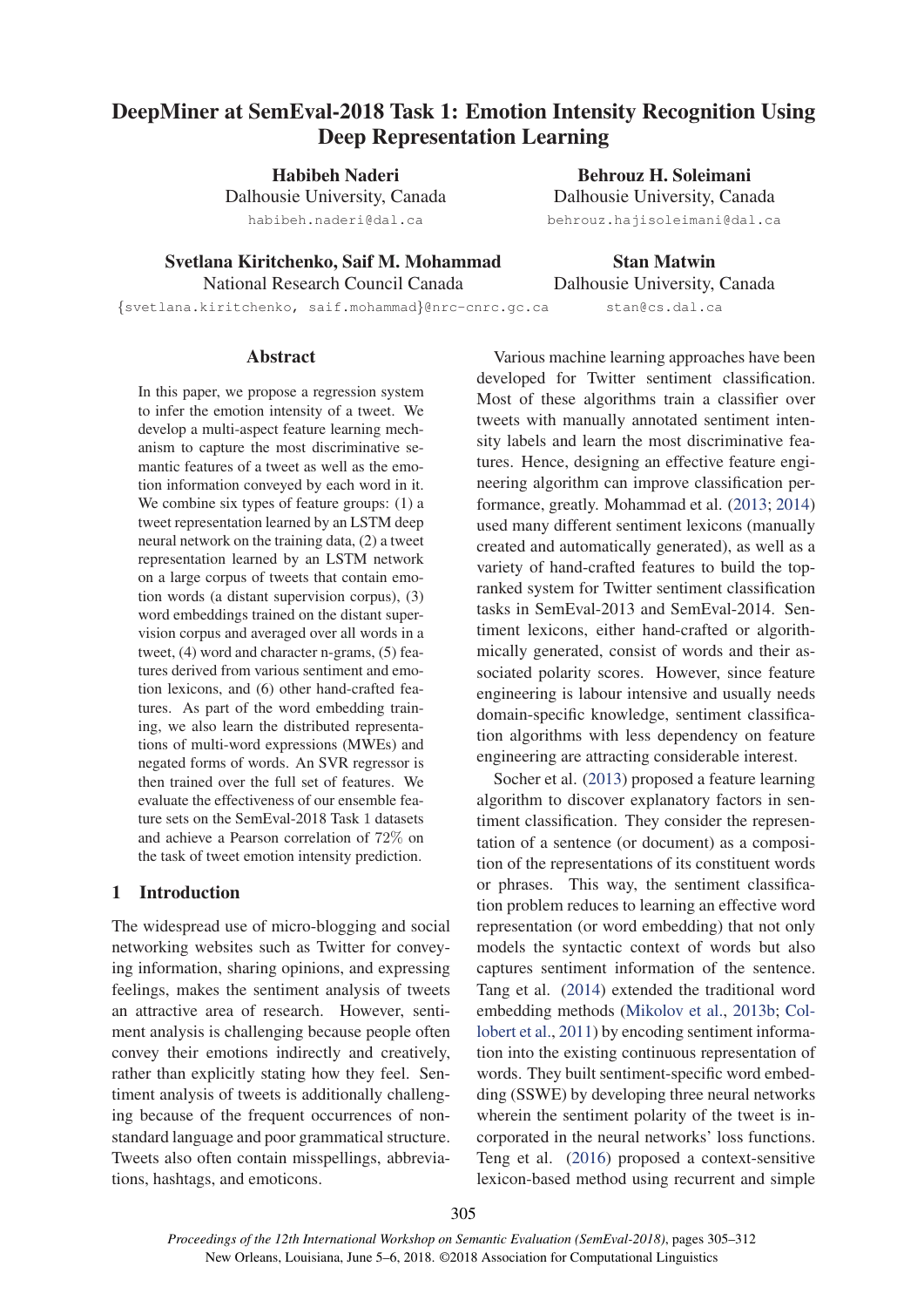| <b>Emotion</b> | Train | Dev.  | <b>Test</b> | <b>Total</b> |
|----------------|-------|-------|-------------|--------------|
| anger          | 1.701 | 388   | 1.002       | 3.091        |
| fear           | 2,252 | 389   | 986         | 3.627        |
| joy            | 1,616 | 290   | 1,105       | 3.011        |
| sadness        | 1.533 | 397   | 975         | 2.905        |
| <b>Total</b>   | 7.102 | 1.464 | 4.068       | 12,634       |

Table 1: Number of instances provided in the Tweet Emotion Intensity dataset (SemEval-2018 Task 1, EIreg English). The data was divided into train, development, and test sets.

feed-forward neural networks to extract sentiment lexicons and produce a new polarity weight, respectively.

Unlike lexicon-based sentiment analysis, deep learning approaches are effective in exploring both linguistic and semantic relations between words (Liu et al., 2015). However, due to the limited amount of high-quality labeled data, it is difficult to train deep models with a large number of hyperparameters for sentiment analysis tasks. Additionally, manual labeling of data is costly and requires domain expert knowledge, which is not always available.

In this paper, we describe two systems: System I, our official submission to the competition, and System II, our best model. In both systems, we combine deep learning and lexicon-based approaches to extract the most informative semantic and emotion representations of tweets. We train two LSTM models, one on the provided training data and another one on a large corpus of tweets that contain emotion words, to obtain emotionspecific tweet representations. We augment this feature space with word and character n-grams, features derived from several sentiment and emotion lexicons as well as other hand-crafted features. Our best model achieves an average Pearson correlation of 71.96% on the official EI-reg test dataset.

# 2 Data

The English training, development, and test datasets used in our experiments were provided as part of the SemEval-2018 Task 1, EI-reg subtask (Mohammad et al.,  $2018$ ).<sup>1</sup> The data files include tweet id, tweet text, emotion of the tweet, and the emotion intensity. An overview of the data is provided in Table 1.

### 2.1 Data preparation

The following pre-processing steps were applied to each of the training and test tweets:

- Remove URLs and usernames.
- Lower-case all the tweet text.
- Substitute abbreviated phrases such as *I've, don't, I'd, etc.* with their long forms.
- Replace tweet-specific acronyms such as *gr8, lol, rotfl, etc.* with their expanded forms.
- Substitute the elongated words with the same words but keeping at most two consecutive occurrences of repeated letters.
- Standardize all the emojis in data to their explanatory phrases using emoji Python pack- $\text{age}^2$ .
- Remove all the HTML character codes.
- Replace all occurrences of a multi-word expression (MWE) by a unique identifier. We use WikiMWE (Hartmann et al., 2012), which contains all multi-word expressions from Wikipedia.
- Generate the negated form of all the tokens that occur between any of the negation words, such as *no, not, never, etc.*, and a punctuation mark.
- Remove special characters, numbers, non-English words or phrases.
- Normalize all adjectives and adverbs in test data that do not exist in train or development data sets with adjective or adverb in the training data which shares the most common Synsets of WordNet with it (if we find more than one candidate, we replace the adjective with the most frequent one in the training data).
- Applying WordNet lemmatizer to have the simple singular form of tokens with partof-speech tags of adjective, adverb, verb or noun.

The tweets are now fed to the system.

<sup>&</sup>lt;sup>1</sup>A detailed description of the English datasets and the analysis of various affect dimensions is available in Mohammad and Kiritchenko (2018).

<sup>2</sup> https://pypi.org/project/emoji/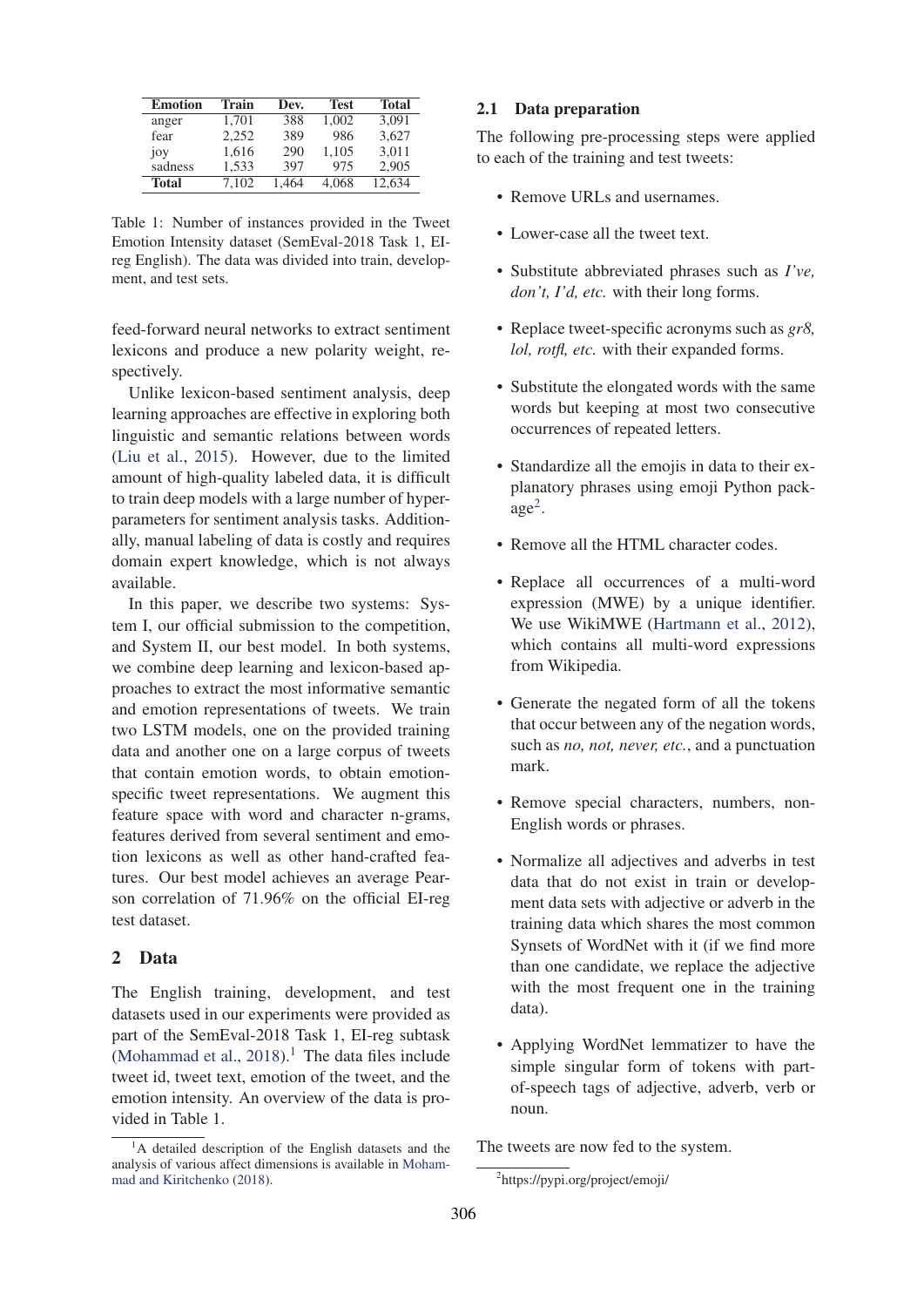# 3 System Description

We created two models: System I, our official submission to the competition, and System II, our best model. Both models address the task of emotion intensity prediction (EI-reg): given a tweet *T* and an emotion *e*, predict a real-valued intensity score (in the range  $[0, 1]$ ) of *e* that represents the emotional state of the author of the tweet *T*.

# 3.1 System I

Our first model takes advantage of both embedding-based and lexicon-based features. In particular, the following feature sets are generated:

- Embedding-based features:
	- Average word embedding vector;
	- Representation of a tweet learned by an LSTM neural network on the provided training data;
- Lexicon-based and n-gram features:
	- Word and character n-gram features;
	- Vector of 43 lexicon-derived features, compiled using the AffectiveTweets package (Mohammad and Bravo-Marquez,  $2017$ ).<sup>3</sup> The lexicons used include those created by Nielsen (2011); Mohammad and Turney (2013); Kiritchenko et al. (2014); Hu and Liu (2004); Bravo-Marquez et al. (2016); Thelwall et al. (2012); Wilson et al. (2005).

We use bag-of-word (BOW) (Pang et al., 2002) and term frequency-inverse document frequency (tf-idf) methods to extract different word and character n-grams. We train word embeddings on a large corpus of tweets that contain emotion words. Then, we refine our learned word embeddings to build emotion-specific word embeddings for every emotion. Specifically, we assign emotionspecific weights to every word in our learned word embeddings and multiply each word vector by weights. These emotion-specific weights are obtained by calculating the Pearson correlation between the extracted unigram features and intensity labels of the training and development datasets of each emotion.

We concatenate two learned embedding-based tweet representations, word and character ngrams, and the lexicon features in a multimodal feature layer. We train a Random Forest (RF) over this heterogeneous multimodal feature layer to predict emotion intensity of a tweet.

This approach was evaluated on the datasets of SemEval-2018 Task 1, EI-reg (an emotion intensity regression task) and EI-oc (an emotion intensity ordinal classification task), for which it obtained Pearson correlations of 57.5% and 48.5% on the test sets, respectively.

Further investigation revealed that our system I was overfitted to the training data and lost its generalization ability over new unseen data. The cause of this problem was the use of development dataset labels in our feature engineering algorithm. So, we modify our model to overcome overfitting and propose system II.

# 3.2 System II

Similarly to System I, our second model incorporates both embedding-based representations and linguistic knowledge in a unified architecture (see Figure 1). We train a Support Vector Regressor (SVR) over the following two categories of features:

- Embedding-based features:
	- Average word embedding vector;
	- Representation of a tweet learned by an LSTM neural network on the provided training data;
	- Emotion-polarized representation of a tweet learned by an LSTM neural network on a distant supervision corpus;
- Lexicon-based and hand-crafted features:
	- Word and character n-gram features;
	- Vector of 43 lexicon-derived features, compiled using the AffectiveTweets package (Mohammad and Bravo-Marquez, 2017);
	- Hand-crafted features based on either word similarities in learned word embeddings or emotion intensity similarities in accordance to train and development labels.

Below, different components of the two systems are explained in detail.

<sup>3</sup> https://affectivetweets.cms.waikato.ac.nz/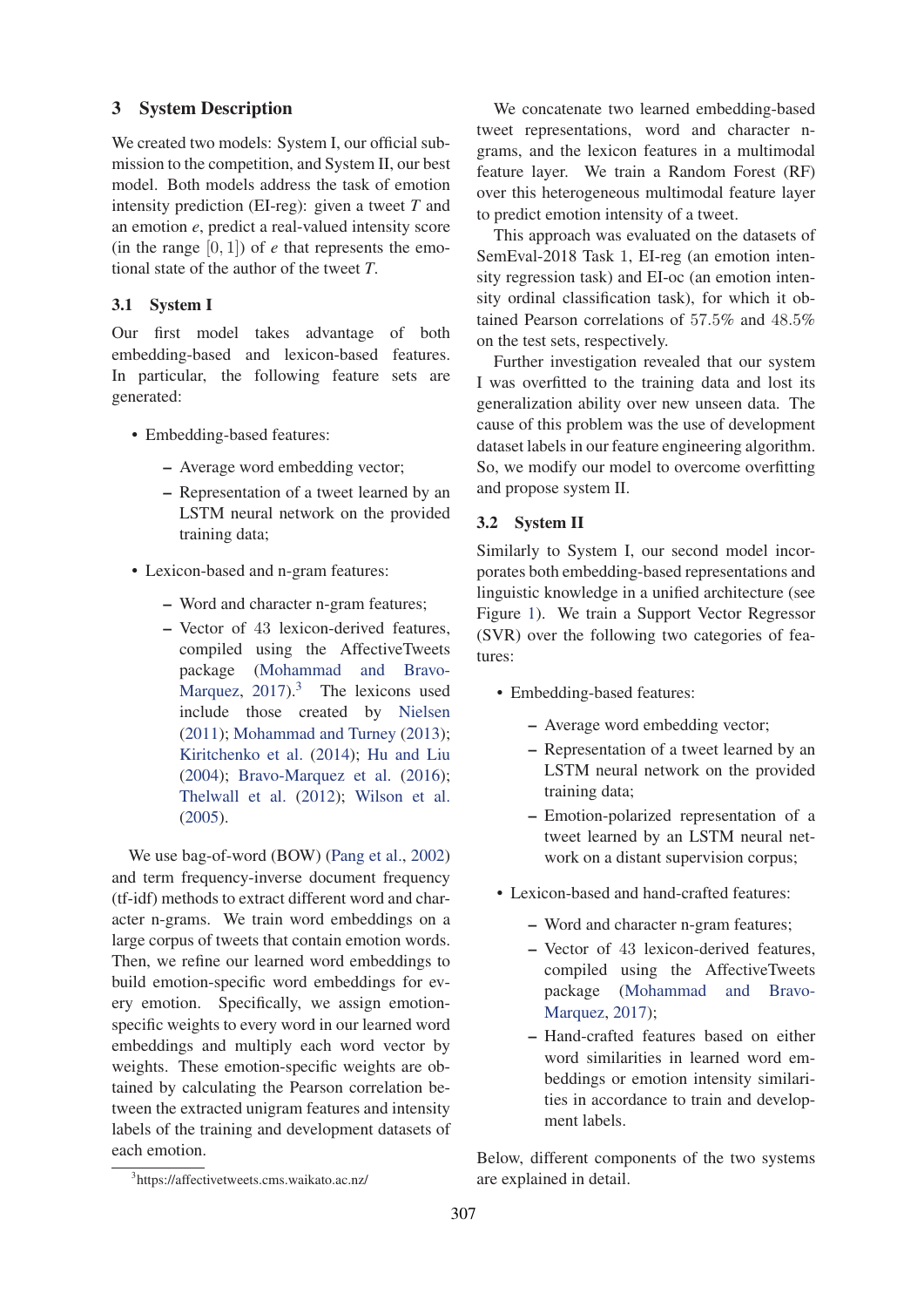

Figure 1: The architecture of our model (System II).

#### 3.3 Word embedding layer

Since the input of our model is a sequence of tokens  $\{w_1, w_2, ..., w_n\}$ , it is crucial to learn an effective word representation for automatic emotion analysis. A word embedding is a dense, low-dimensional and real-valued vector associated with each word  $w_i$ . We used word2vec (Mikolov et al., 2013a) and SVD-NS (Soleimani and Matwin, 2018) to learn word embeddings and trained it on an unlabeled corpus of 21M tweets provided as part of the SemEval-2018 Affect in Tweets DIstant Supervision Corpus (SemEval-2018 AIT DISC) (Mohammad et al., 2018). SVD-NS works better for word and sentence similarity tasks and is much faster than word2vec. Such distributed word representations learned from massive text data make feature engineering less dependent on the task. However, unsupervised learning of word embeddings cannot thoroughly capture finer context-based semantic information of a specific task. Hence, to incorporate linguistic structure of tweets, we use the following two techniques to improve the word vectors:

- 1. Our model learns a unique distributed representation for every Multi-Word Expression (MWE). MWEs occur frequently in tweets, and their meanings are often not derivable from the meanings of the constituent words.
- 2. Additionally, our model learns an embedding vector to represent the negated form of every word occurring between a negation word (e.g., *no*, *shouldn't*) and the following punc-

tuation mark. Due to the significant impact of negation words in changing the sentiment polarity of a sentence, we treat the negated tokens differently (Zhu et al., 2014; Kiritchenko et al., 2014). By adding a 'NEG' prefix to them, we consider the negated tokens as different entities and learn separate word representations for them.

To learn word embeddings, we applied two methods: the continuous skip-gram model (Mikolov et al., 2013a) with the window size of 5, and SVD-NS (Soleimani and Matwin, 2018) with the PMI threshold of  $\alpha = -2.5$ . The vector dimensionality was set to  $d = 100$ . We also filter words that occur less than 3 times in the corpus.

#### 3.4 Average embedding layer

To capture the global context of a tweet, we build a tweet embedding by vertically concatenating embedding vectors of its  $n$  words. This yields a tweet embedding matrix  $X \in R^{n \times d}$ . Then, we take the mean of these word embeddings across the tweet length. Therefore, an average embedding will add d features (equal to the number of our word embedding dimensions) to our multimodal feature layer.

### 3.5 Tweet embedding vector learned by LSTM layer

To learn a semantic representation of a tweet, we use an LSTM neural network, which we found effective in detecting salient words of a sentence while automatically attenuating unimportant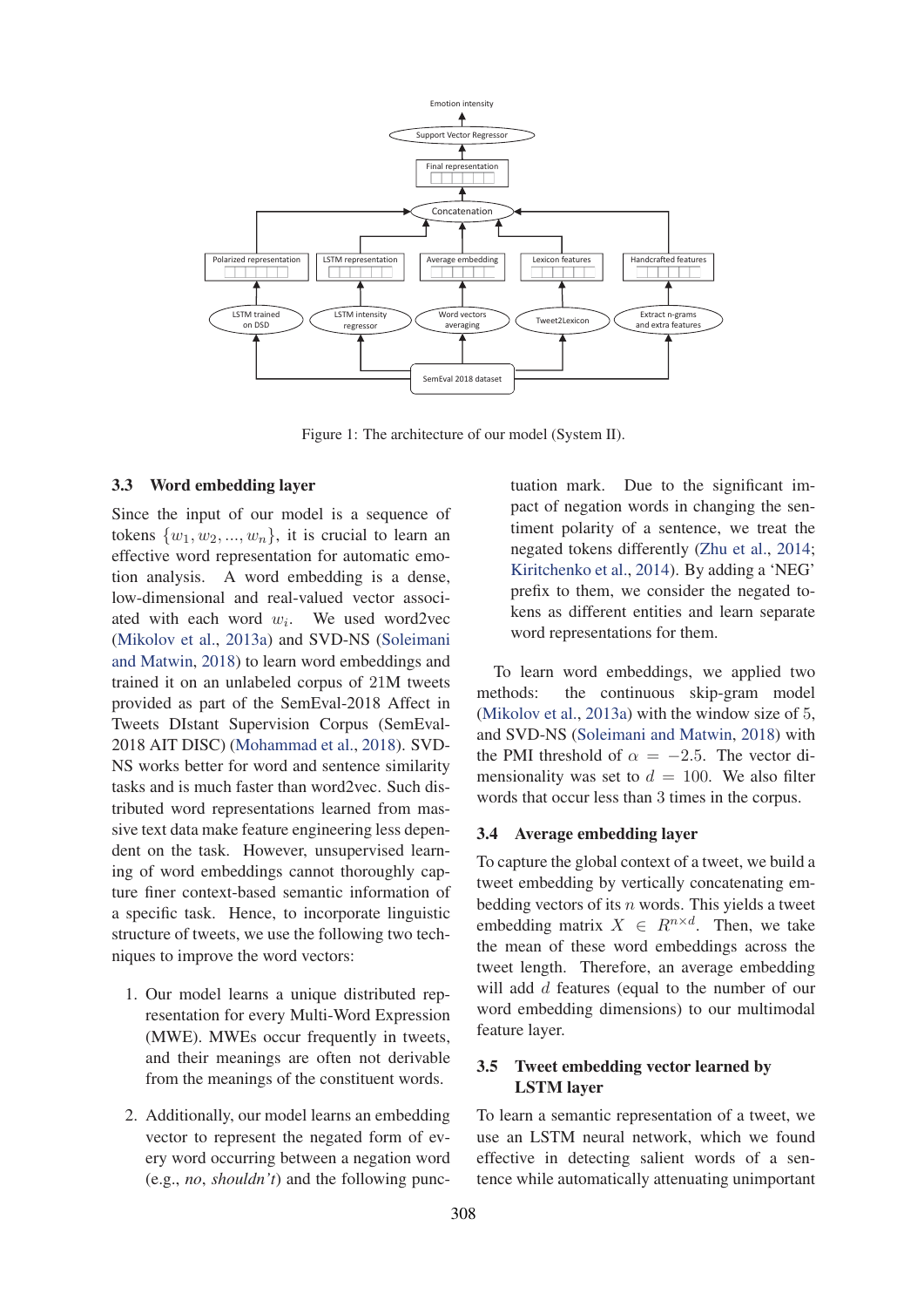words. The LSTM model sequentially takes each word in a sentence, extracts its information, and embeds it into a semantic vector. Due to its ability to capture long-term memory, LSTM accumulates increasingly richer information as it goes through the sentence, and when it reaches the last word, the hidden layer of the network provides a semantic representation of the whole sentence (Palangi et al., 2016). To be able to train sequential neural networks in batches, we normalize tweet length by zero padding and then feed the zero-padded tweet embedding matrix to an LSTM layer. We apply dropout (Srivastava et al., 2014) on the LSTM layer to prevent network parameters from overfitting and control the co-adaptation of features. Our LSTM layer is then followed by two fully connected hidden layers, and one output layer. Each of these layers computes the transformation  $f(W_i * x_i + b_i)$  for  $i = \{1, 2, 3\}$ , where W is the weight matrix, b is the bias vector and *f* is a *Relu* non-linear activation function for hidden layers and a *Sigmoid* neuron for output layer. The full network is trained on the provided training data to predict the intensity score of the input tweet. We consider the representation obtained from the first hidden layer as a sentence embedding vector of an input tweet.

The network parameters are learned by minimizing the mean squared error (MSE) between the actual and predicted values of emotion intensity on the training data. We optimize this loss function by back-propagating through layers via mini-batch gradient descent, with batch size of 32, 40 training epochs, and Adam optimization algorithm (Kingma and Ba, 2014) with learning rate of  $\alpha = 0.001$ . We use one LSTM layer with 64 neurons, followed by a dropout of 0.2, and two hidden layers of sizes 32 and 16, respectively. We use the same network parameters for an LSTM model trained on the distant supervision data (see Section 3.6).

# 3.6 Emotion-polarized tweet representation learned by LSTM

We leverage large amount of Twitter data with distant supervision to polarize our word embeddings for each emotion. Hence, we use SemEval-2018 AIT DISC distant supervision corpus of tweets released by the competition organizers, which includes around 100M English tweet ids associated with tweets that contain emotion-related

query terms such as '*#angry*', '*annoyed*', '*panic*', '*happy*', etc. We collected 21M tweets by polling the Twitter API with these tweet ids. Based on the query terms, one or more emotion labels of {'anger', 'fear', 'joy', 'sadness'} have been assigned to every tweet in this dataset. For each emotion, we randomly select 200, 000 tweets labeled with that emotion (e.g., 'anger') and 200, 000 tweets labeled with other emotions ('not anger') to build the emotion-specific word embeddings. Since the four basic emotions are not independent and may be correlated, we build these emotion-polarized word embeddings in two ways: *(i)* one against all strategy: for example, 'not anger' tweets are selected from tweets labeled with any of the other three emotions, i.e., 'fear', 'joy', or 'sadness'; *(ii)* considering emotions with similar valence as one group of labels: tweets labeled with 'anger', 'fear', and 'sadness' are treated as they have the same label. So, here 'not anger' tweets are selected from tweets that are labeled only as 'joy'. Then, we train an LSTM neural network using these emotion-specific word embeddings to build emotion-specific representations of tweets. Our final emotion-specific tweet representation obtained by concatenating two hidden state layers learned by the same LSTM neural network trained twice on the same data but with different emotion labeling according to the above two labeling strategies.

### 3.7 Hand-Crafted Features

In addition to the two kinds of tweet representations described above, we use bag-of-word (BOW) representation to extract most and least frequent word n-grams (unigrams, bigrams, and trigrams) as well as character n-grams (three, four, and five consecutive characters) from the training, development, and test datasets. BOW represents each word as a one-hot vector which has the same length as the size of the vocabulary, and only one dimension is 1, with all others being 0. However, the one-hot word representation cannot sufficiently capture the complex linguistic characteristics of words. We augment our feature space by generating additional hand-crafted features. We define a set of binary features by adding  $n$  adjectives with highest and lowest intensities for each emotion according to the emotion's training data. The intensity of a word (unigram) is obtained as an average emotion intensity of tweets in the train-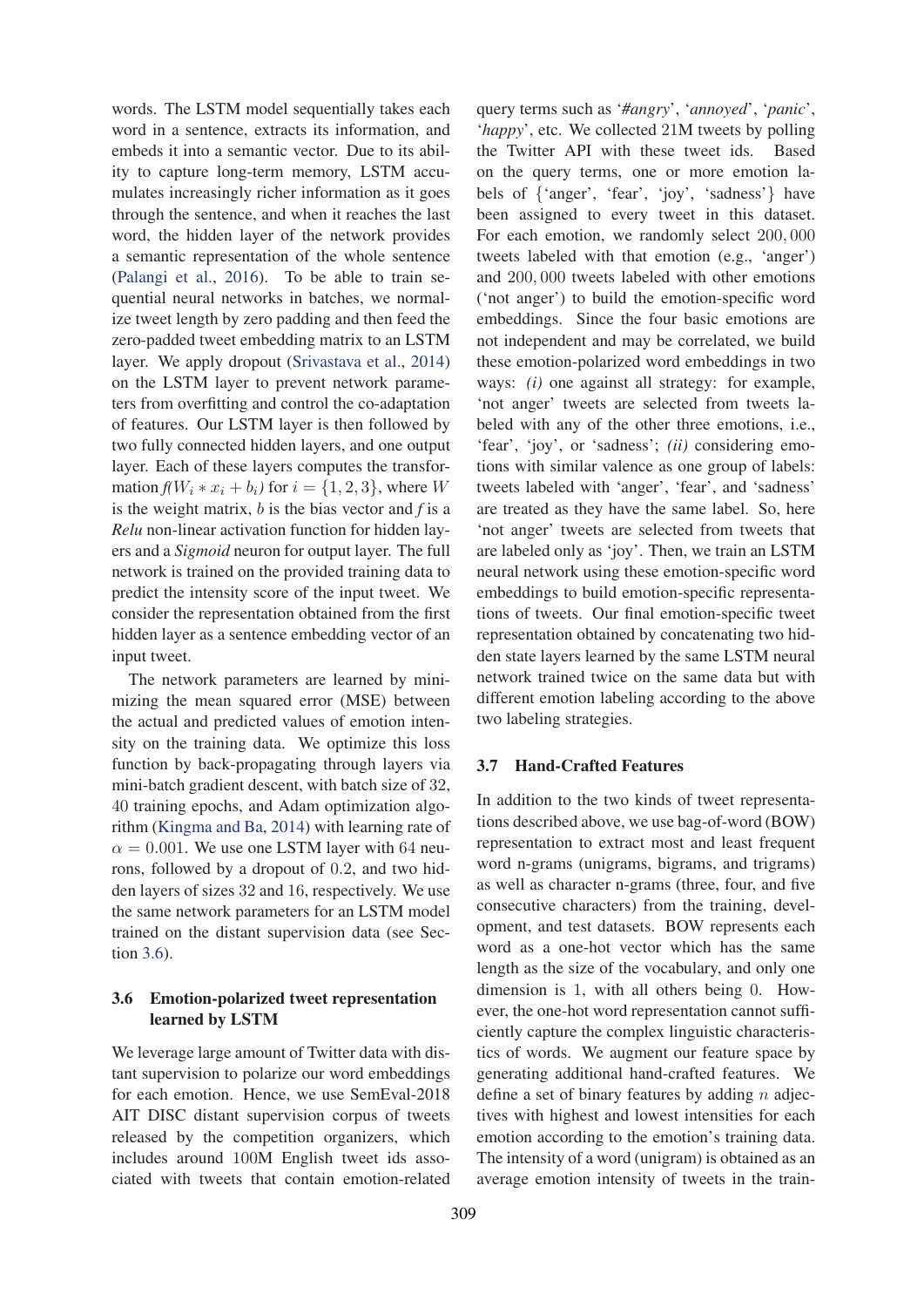|                    | <b>Experiment</b>        | Anger | Fear  | Joy   | <b>Sadness</b> | Average |
|--------------------|--------------------------|-------|-------|-------|----------------|---------|
| System I (EI-reg)  | $WE + TE + lex$          | 58.15 | 57.06 | 57.51 | 57.36          | 57.54   |
| System I $(EI-oc)$ | $WE + TE + lex$          | 49.07 | 41.09 | 55.62 | 48.45          | 48.56   |
| System II (EI-reg) | <b>WE</b>                | 62.37 | 60.07 | 56.46 | 60.69          | 60.12   |
|                    | WE + MWEs                | 63.26 | 61.55 | 57.91 | 61.89          | 61.15   |
|                    | $WE + MWEs + negation$   | 62.80 | 62.66 | 58.21 | 63.32          | 61.75   |
|                    | ngram                    | 48.30 | 52.65 | 52.44 | 52.01          | 51.35   |
|                    | polTE                    | 30.12 | 36.81 | 33.95 | 48.86          | 37.44   |
|                    | TE                       | 68.91 | 68.93 | 69.21 | 70.14          | 69.30   |
|                    | $WE + lex$               | 67.74 | 68.74 | 66.20 | 67.21          | 67.48   |
|                    | $WE + ngram$             | 63.70 | 66.38 | 60.87 | 64.55          | 63.87   |
|                    | $WE + ngram + lex$       | 66.99 | 70.27 | 67.46 | 67.67          | 68.10   |
|                    | $WE + lex + handcrafted$ | 68.82 | 71.63 | 67.74 | 69.27          | 69.37   |
|                    | $WE + ngram + TE$        | 69.69 | 69.54 | 68.49 | 69.66          | 69.35   |
|                    | $WE + ngram + TE + lex$  | 69.98 | 73.44 | 69.14 | 73.33          | 71.47   |
|                    | all features             | 72.30 | 70.46 | 71.55 | 73.13          | 71.96   |

Table 2: Pearson correlation (r) % obtained on the test sets. The highest score in each emotion is shown in bold. System I indicates the results of our first overfitted model and System II shows the results of our modified model. In every experiment on system II, we train SVR regressor with linear kernel to predict emotion intensity of a tweet while in system I experiments, we use RF regressor and SVM classifier for SemEval-2018 Task 1 and 2, respectively. The all-features experiment represents the model built on concatenation of all six groups of features including WE, ngram, TE, polTE, lex, and handcrft.

ing data that contain that unigram. We also add the weighted average intensity of all extracted unigrams and the intensity of their  $k$  nearest neighbors in learned word embeddings (sorted based on cosine similarity) to our feature set.

### 4 Results

We train the SVR regressor on the combined set of tweets in the training and development sets and apply the model on the test set. The Pearson correlation between the predictions and the gold labels was used by the competition organizers as the official evaluation measure. The percentage of Pearson correlation scores obtained by all of our individual and combined models on the test set are shown in Table 2. To make the result table easier to understand, we shortened the feature groups' names as follows: 1) average word embedding vectors  $\rightarrow$  WE, 2) tweet embedding vectors learned by LSTM  $\rightarrow$  TE, 3) emotionpolarized tweet embeddings learned by LSTM  $\rightarrow$ polTE, 4) word and character n-gram features  $\rightarrow$ ngram, 5) AffectiveTweets lexicon features  $\rightarrow$  lex, 6) hand-crafted features based on word similarities in emotion intensity  $\rightarrow$  handcrft. All the results reported in the table use word embeddings that are obtained by SVD-NS (Soleimani and Matwin, 2018) method which was slightly better than word2vec (Mikolov et al., 2013b).

The 'all-features' row shows the results obtained by the model that concatenates all six groups of features including WE, ngram, TE,

polTE, lex, and handcrft. This model achieves the highest Pearson correlation score among all of our proposed models. The tweet representation learned by LSTM is the best learned unimodal feature. Considering MWEs as independent semantic units improves the average embedding model's performance by 1.03 percentage points. Learning independent embedding vectors for negated form of words further improves the score by 0.6 percentage points.

### 5 Conclusion

We described a deep learning framework to predict emotion intensity in tweets. We implemented an ensemble of embedding-based feature representations and sentiment lexicon-based feature learning approaches. Our best model obtained a Pearson correlation of 71.96% on Task 1 of SemEval-2018 competition (EI-reg: an emotion intensity regression task). The tweet representation feature vector learned by LSTM was the most effective feature group amongst those that we used. Various sentiment and emotion lexicon features, our handcrafted features and word n-grams features also helped improve prediction quality.

### Acknowledgments

We thank Xiang Jiang for helping us build attentive deep neural networks and fruitful discussions.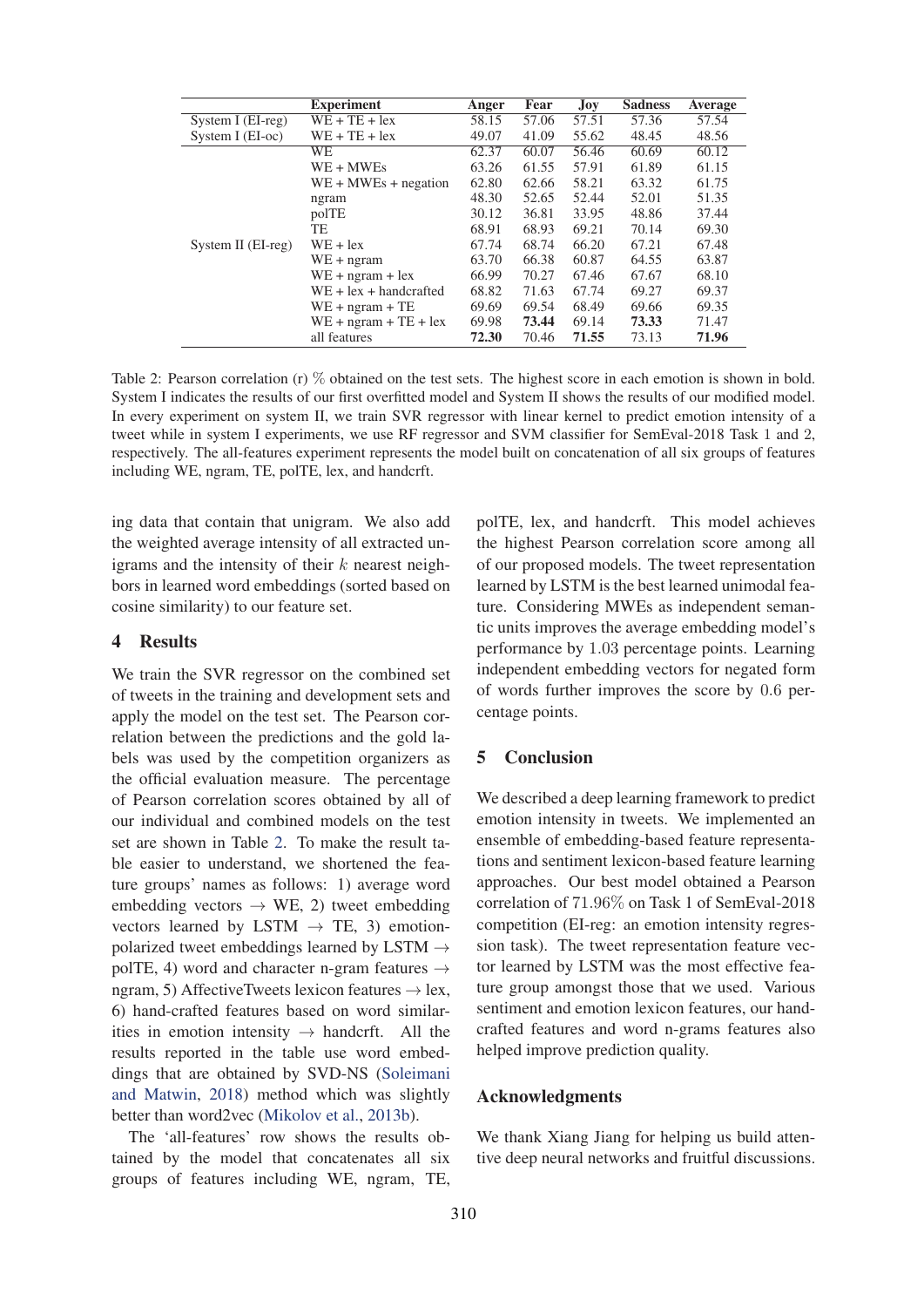#### References

- Felipe Bravo-Marquez, Eibe Frank, Saif M Mohammad, and Bernhard Pfahringer. 2016. Determining word-emotion associations from tweets by multilabel classification. In *Web Intelligence (WI), 2016 IEEE/WIC/ACM International Conference on*, pages 536–539. IEEE.
- Ronan Collobert, Jason Weston, Léon Bottou, Michael Karlen, Koray Kavukcuoglu, and Pavel Kuksa. 2011. Natural language processing (almost) from scratch. *Journal of Machine Learning Research*, 12(Aug):2493–2537.
- Silvana Hartmann, György Szarvas, and Iryna Gurevych. 2012. Mining multiword terms from wikipedia. In *Semi-Automatic Ontology Development: Processes and Resources*, pages 226–258. IGI Global.
- Minqing Hu and Bing Liu. 2004. Mining and summarizing customer reviews. In *Proceedings of the tenth ACM SIGKDD international conference on Knowledge discovery and data mining*, pages 168–177. ACM.
- Diederik P Kingma and Jimmy Ba. 2014. Adam: A method for stochastic optimization. In *International Conference on Learning Representations*.
- Svetlana Kiritchenko, Xiaodan Zhu, and Saif M Mohammad. 2014. Sentiment analysis of short informal texts. *Journal of Artificial Intelligence Research*, 50:723–762.
- Pengfei Liu, Shafiq Joty, and Helen Meng. 2015. Finegrained opinion mining with recurrent neural networks and word embeddings. In *Proceedings of the 2015 Conference on Empirical Methods in Natural Language Processing*, pages 1433–1443.
- Tomas Mikolov, Kai Chen, Greg Corrado, and Jeffrey Dean. 2013a. Efficient estimation of word representations in vector space. *arXiv preprint arXiv:1301.3781*.
- Tomas Mikolov, Ilya Sutskever, Kai Chen, Greg S Corrado, and Jeff Dean. 2013b. Distributed representations of words and phrases and their compositionality. In *Advances in neural information processing systems*, pages 3111–3119.
- Saif M. Mohammad and Felipe Bravo-Marquez. 2017. Emotion intensities in tweets. In *Proceedings of the sixth joint conference on lexical and computational semantics (\*Sem)*, Vancouver, Canada.
- Saif M. Mohammad, Felipe Bravo-Marquez, Mohammad Salameh, and Svetlana Kiritchenko. 2018. Semeval-2018 Task 1: Affect in tweets. In *Proceedings of International Workshop on Semantic Evaluation (SemEval-2018)*, New Orleans, LA, USA.
- Saif M. Mohammad and Svetlana Kiritchenko. 2018. Understanding emotions: A dataset of tweets to

study interactions between affect categories. In *Proceedings of the 11th Edition of the Language Resources and Evaluation Conference (LREC-2018)*, Miyazaki, Japan.

- Saif M. Mohammad, Svetlana Kiritchenko, and Xiaodan Zhu. 2013. NRC-Canada: Building the stateof-the-art in sentiment analysis of tweets. In *Proceedings of the International Workshop on Semantic Evaluation*, Atlanta, GA, USA.
- Saif M Mohammad and Peter D Turney. 2013. Crowdsourcing a word–emotion association lexicon. *Computational Intelligence*, 29(3):436–465.
- Finn Årup Nielsen. 2011. A new anew: Evaluation of a word list for sentiment analysis in microblogs. In *Workshop on'Making Sense of Microposts: Big things come in small packages*, pages 93–98.
- Hamid Palangi, Li Deng, Yelong Shen, Jianfeng Gao, Xiaodong He, Jianshu Chen, Xinying Song, and Rabab Ward. 2016. Deep sentence embedding using long short-term memory networks: Analysis and application to information retrieval. *IEEE/ACM Transactions on Audio, Speech and Language Processing (TASLP)*, 24(4):694–707.
- Bo Pang, Lillian Lee, and Shivakumar Vaithyanathan. 2002. Thumbs up?: sentiment classification using machine learning techniques. In *Proceedings of the ACL-02 conference on Empirical methods in natural language processing-Volume 10*, pages 79–86. Association for Computational Linguistics.
- Richard Socher, Alex Perelygin, Jean Wu, Jason Chuang, Christopher D Manning, Andrew Ng, and Christopher Potts. 2013. Recursive deep models for semantic compositionality over a sentiment treebank. In *Proceedings of the 2013 conference on empirical methods in natural language processing*, pages 1631–1642.
- Behrouz H Soleimani and Stan Matwin. 2018. Spectral word embedding with negative sampling. In *Proceedings of the Thirty-Second AAAI Conference on Artificial Intelligence*.
- Nitish Srivastava, Geoffrey Hinton, Alex Krizhevsky, Ilya Sutskever, and Ruslan Salakhutdinov. 2014. Dropout: A simple way to prevent neural networks from overfitting. *The Journal of Machine Learning Research*, 15(1):1929–1958.
- Duyu Tang, Furu Wei, Nan Yang, Ming Zhou, Ting Liu, and Bing Qin. 2014. Learning sentimentspecific word embedding for twitter sentiment classification. In *Proceedings of the 52nd Annual Meeting of the Association for Computational Linguistics (Volume 1: Long Papers)*, volume 1, pages 1555– 1565.
- Zhiyang Teng, Duy Tin Vo, and Yue Zhang. 2016. Context-sensitive lexicon features for neural sentiment analysis. In *Proceedings of the 2016 Conference on Empirical Methods in Natural Language Processing*, pages 1629–1638.